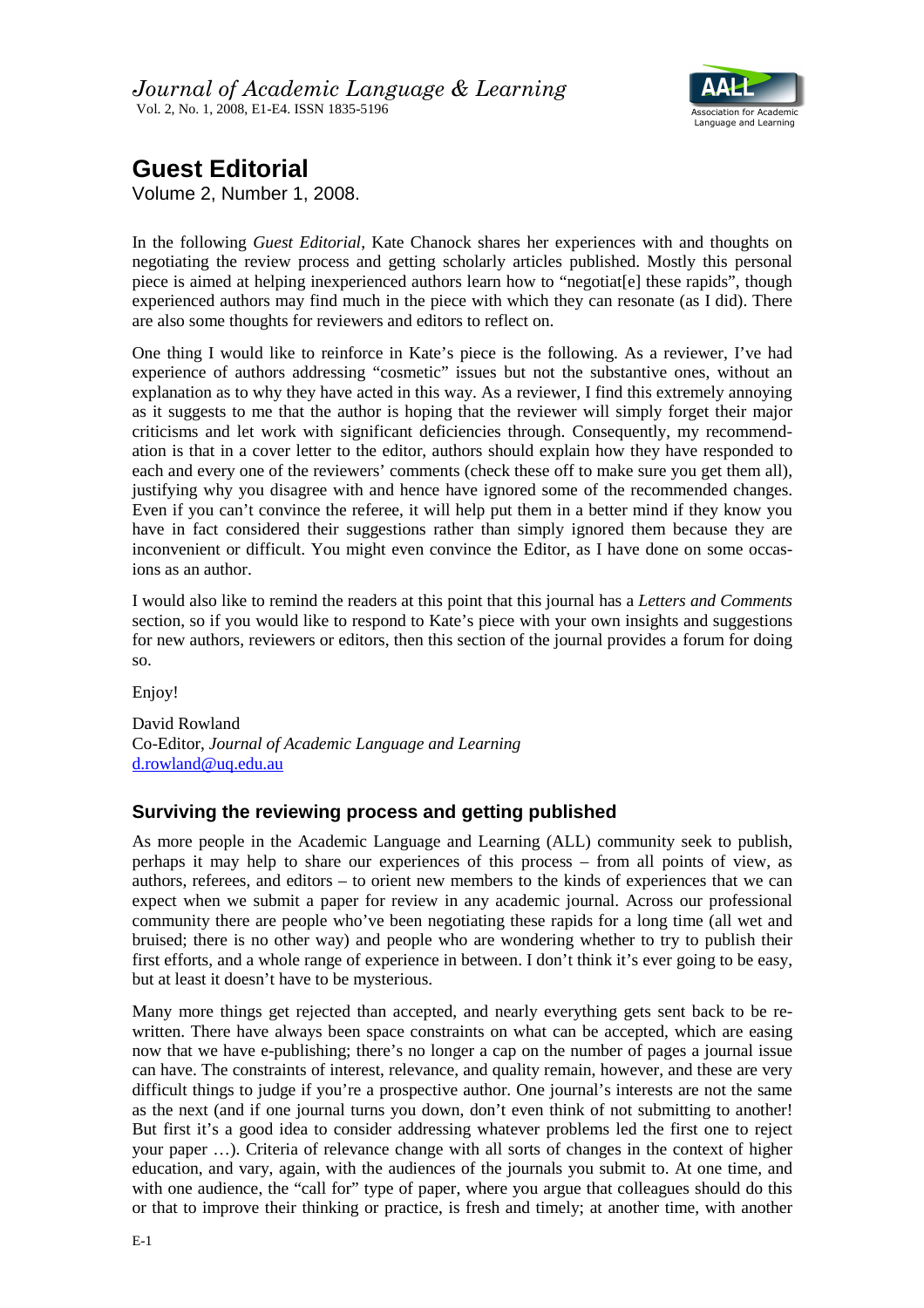audience, it's old news. It can be hard, then, to tell what is going to be considered original, and what is considered to have "substance"; but reading around for a while, in the journals you're considering, before you submit is a good way to get a sense of this, as well as essential for finding the conversations that serve as a nest for your particular egg.

Generally, you need new information, or a new way of thinking about old information, and you need the new to be in dialogue with what's already been published. A paper that does nothing beyond bringing other people's ideas together doesn't get through; neither does a paper that doesn't bring other people's ideas together. How much of this scholarly context you need is difficult to judge, as is how much background you need to provide, and what knowledge you can assume your audience brings to their reading. If you get this wildly wrong, your paper won't get through; on the other hand, if you get it somewhat wrong, it's one of the things that referees can be very helpful in commenting on. (Of course, you get referees who think you should have referenced more of their own work! But that's easily done, and the slightly soiled feeling gradually dissipates ….)

This brings us to the problem of how to deal with contradictory comments from referees. And what is the editor's responsibility in mediating this? In my experience as a writer, contradictory comments are not just an occasional problem, they're the norm. I've published over 50 things, and only two or three have ever been accepted without changes; and usually, there's some consistency between the referees' criticisms, but also some divergence. Quite often one review is the opposite of the other. Here, for instance, are the reviews of something which a journal turned down:

## **Refereee A** wrote:

"… the manuscript reads very much like a novel rather than a scientific report. As such the manuscript lacks a theoretical grounding in reading research from which specific hypotheses can be tested. No data is reported, from either standardised or experimental tests, and there was no attempt to measure objectively … Consequently, as this manuscript is purely subjective in nature I consider it to be totally unsuitable for publication in a prestigious scientific journal such as the *Journal of Research in XX*."

## Ouch.

**Referee B** wrote: "... ACCEPT – it's a delightfully off-the-piste piece, beautifully written ..., and the only effect of trying to insist on more or more scholarly … references would be to take the bloom off it."

The editor nicely knocked me back but suggested another journal, which did accept the paper (not without revision, of course).

One of the advantages of getting old is that I've got used to this (and keep my "how dare you send us this paper" reviews as reminders of survival), but I still go through the Seven Stages of Resentment:

- 1. Outrage, noise, unladylike rejoinders
- 2. Incomprehension
- 3. More outrage
- 4. One or two of the comments might make sense
- 5. There's a bit of truth in that one
- 6. I'll just have a go at doing what they said to do here
- 7. Actually, the paper is a whole lot better for all those revisions.

At least, now I know when I start on 1 that I'm going to get to 7, so it all takes on a sort of ritual quality. But what goes on in between, and how do you try to please everybody?

In fact, you can't always please everybody. But usually, you can go much of the way toward pleasing whoever you have to please, which varies. The revision, if "major", is sent back to the referee who required it, who then declares him/herself satisfied, or not, and the editors then have to make a decision. If "minor", the editors just read it themselves and make their decision, with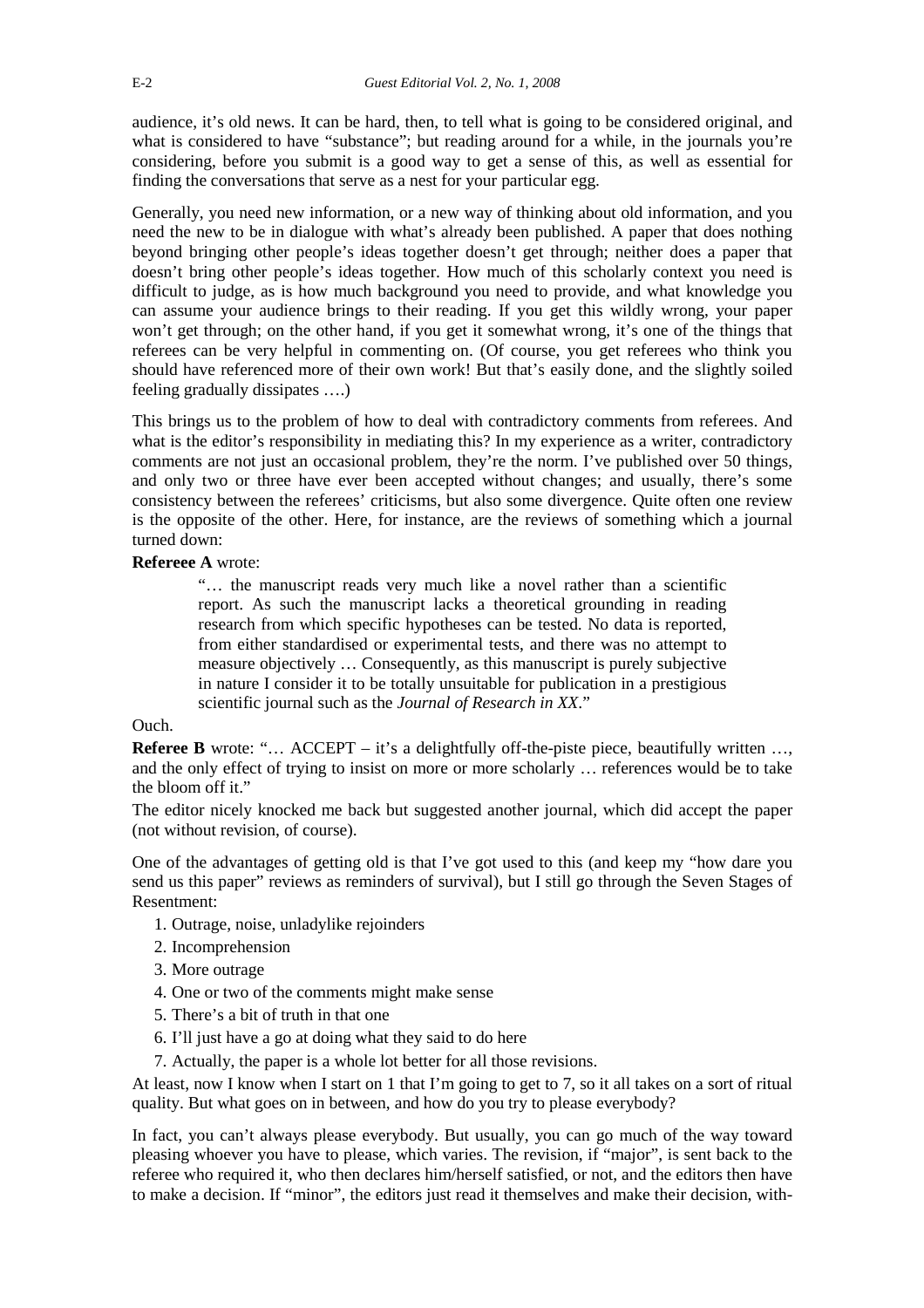out sending it back to the referee(s). Whatever the case, you can decide that some of the comments are not justified and you think it's better not to revise in response to them, and if so, you need to explain why your original version is better. Editors are reasonable about that, if you are. At the same time, they have to respect the views of their referees – it's not a good practice to ask somebody to spend time and attention reviewing a paper for your journal, and then ignore what they've said. So you need to do all that you can, in conscience, do to address the criticisms you've got. If you respond to most, and have good reasons for questioning others, that's not a bad balance.

Comments that require changes come in various kinds (and here I'm thinking as a referee or editor, as well as a writer – I've received, sent in, and mediated every one of the following kinds of comments):

- 1. Your written expression isn't very good (and this is sometimes the reason why a good conference presentation is not also a good paper). This is not easy to respond to, obviously; if you could write better, you would have done. But maybe you have a more literate friend/partner/mother/colleague who could read your paper and advise. Anyway it's always a good idea to get them on the case BEFORE you submit, however wonderfully you write, because as we all know, all writing can be improved.
- 2. You've made a lot of careless errors. This is incredibly annoying to reviewers and editors, as it shows a lack of respect for the whole project. Best thing is to apologise and CORRECT THEM ALL. More papers than you would believe come back, after this sort of review, with just a few things corrected.
- 3. Some of the careless errors you've made were failures to follow the journal's style guidelines. Why do people do this? (I was tired. I'd already reformatted it for 50 other journals and I had other mushrooms that needed stuffing. Why can't all journals use the same style? They should love me for my ideas, not my APA. I was using a different version of APA … In short, all the same things students say about not following their referencing and presentation guidelines in their essays.)

Those are all problems where you just have to cop it sweet and make the changes if the paper hasn't been rejected outright. Moving right along to comments that give you the opportunity to make the paper better in ways that you couldn't have foreseen, or anyway, you didn't ...

- 4. You overlooked some source or theory or body of work that is very relevant to what you were discussing. Just be thankful that somebody knows what it is, go and read it, and trowel some in at appropriate junctures.
- 5. You needed to explain something that not all readers of the journal are going to know about (like the difference between ALL and an American writing centre, or what grad-uate attributes are).
- 6. You didn't need to explain something at the great length you did explain it at.
- 7. Your paper is about too many things either you need to sharpen the focus, or you need to make explicit what those many things have to do with each other.
- 8. Too much of the paper is at the wrong level of generality (too abstract or too specific).
- 9. You need to give an example with an idea, or to report some of your own work to give substance to what you're saying.
- 10. Some stuff needs to be moved around.

All of those, again, are the things we talk about with students day in, day out. And I think the best way that people like us can constructively review each others' papers is to treat it like working one-to-one with a student – with the same respect for the person and their efforts, together with the same respect for what the writing could become, but hasn't yet. Equally, the best way we can use this kind of advice, when we're the writer, is to accept that somebody with a bit more distance can see the problems we can't see, and is offering some expertise that will make our task of revision easier.